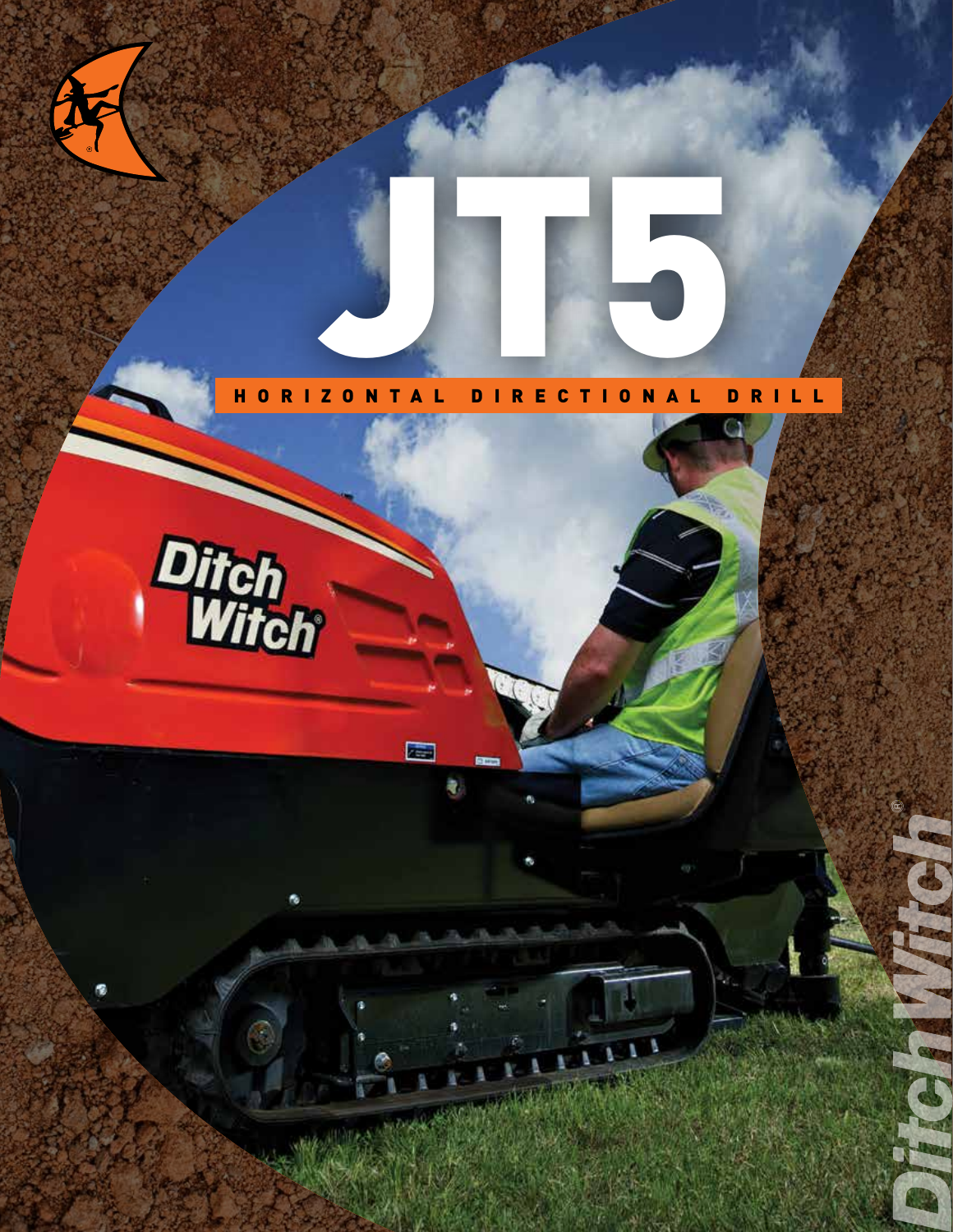**Compact and maneuverable JT5 fits through a 36-inch (910-mm) yard gate; at 120 inches (3.1 m) long, it can be set up on the street with minimal traffic disruption.**

**Ergonomic operator's station features a stationary seat, automatic fluid shutoff control and easy visibility of the**  *red* remote display.

> **Convenient, electrically operated lubrication system helps maximize the life of pipe joints and increase productivity.**

**Field-proven rack-and-pinion thrust drive designed for low maintenance and reliability.**

**Reco** 

**Hood removes easily for access to engine and service points.**

Fо

**Open-top vise wrenches are designed to center the pipe better every time and provide an excellent view of the tool joint.**

**Heavy-duty anchor system keeps the JT5 secure during operation, reduces wear on pipe threads and enables better alignment of pipe during makeup.**

**Specially designed drill**  pipe has aggre **bend radius s can successful install utilitie structures.**

**Experience built the Ditch Witch® JT5 Horizontal Directional Drill. With input from our customers**  Jacques Company of the Mith Handle Company of the Mith Handle Company of the Mith Handle Company **and their many years of experience installing utilities on tight jobsites, our engineers developed the ideal compact rig with the right amount of thrust and pullback for shallow installations of cable, fiber and water systems up to 150 feet in length (46 m) beneath roads, driveways, sidewalks, sensitive landscaping, and other surface obstacles. The JT5 is a true team effort.**

2

 $13.1113.1$ 

**South Sports and** 

 $\Delta$ 

3

e<br>K

4

77

5

7

8

**Ditch** 

**Witch** 

6

1